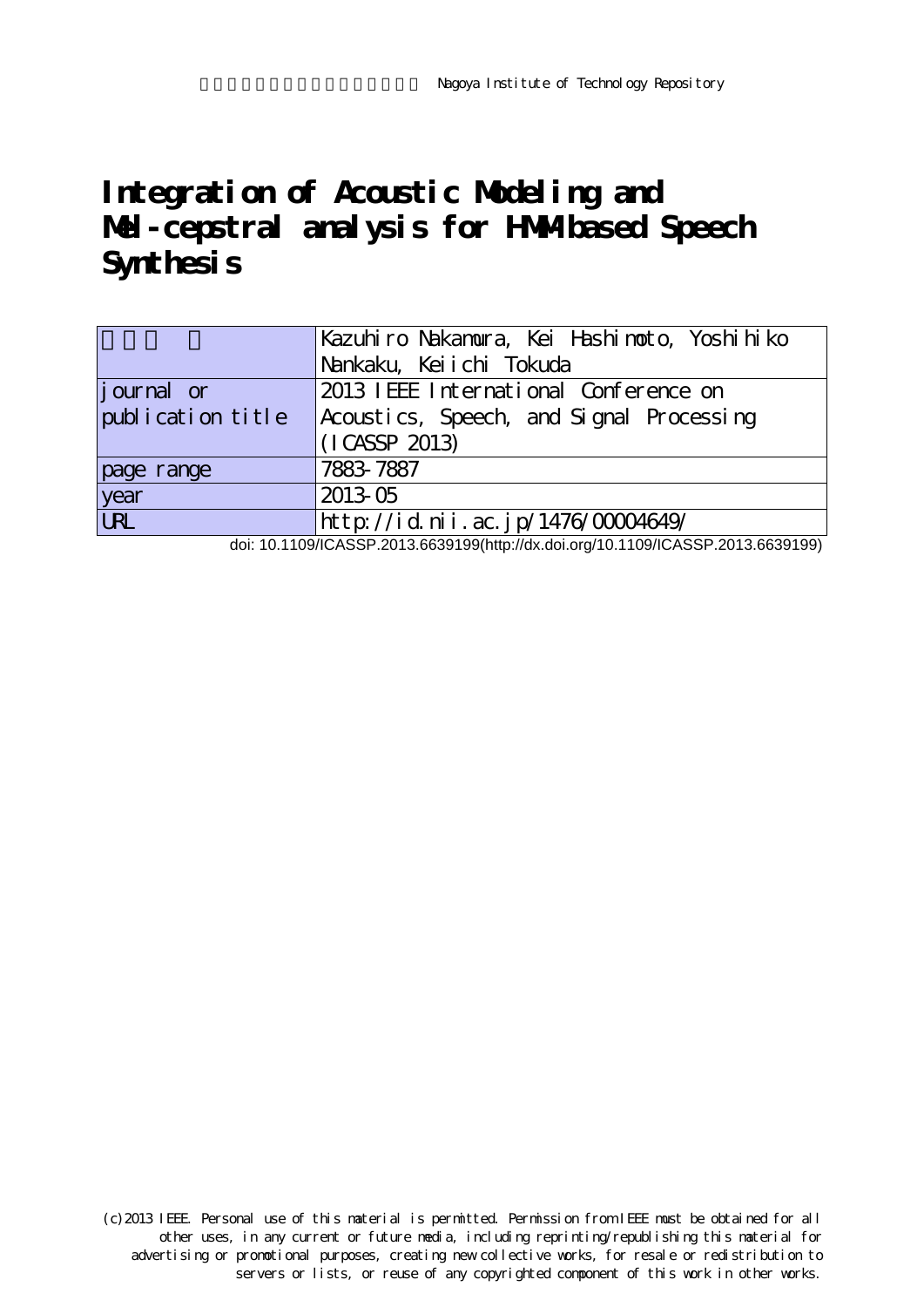## INTEGRATION OF ACOUSTIC MODELING AND MEL-CEPSTRAL ANALYSIS FOR HMM-BASED SPEECH SYNTHESIS

*Kazuhiro Nakamura, Kei Hashimoto, Yoshihiko Nankaku, Keiichi Tokuda*

Deportment of Scientific and Engineering Simulation, Nagoya Institute of Technology, Nagoya, Japan

## ABSTRACT

In this paper, a novel approach for integrating acoustic modeling and mel-cepstral analysis is proposed. The aim of HMM-based speech synthesis is to model speech waveforms with a statistical model. However, the conventional techniques divide the modeling process into two steps: the frame by frame feature extraction step and the acoustic modeling step. Although it is reasonably effective, the deterioration of speech quality is caused by the divide of the objective function. In this paper, we propose an approach to modeling them as an integrative model and show the possibility of improving synthesized speech.

*Index Terms*— integrative model, HMM-based speech synthesis, acoustic modeling, mel-cepstal analysis, trajectory HMM

## 1. INTRODUCTION

HMM-based speech synthesis was proposed to enable machines to speak naturally like humans [1]. In this method, spectral and F0 features are extracted and modeled with a statistical technique. Recent large systems are often constructed with combinations of some modules that use statistical models. A famous example is language and acoustic models for speech recognition systems. Recently, the integration of these statistical models is an important research subject. In text-to-speech (TTS) systems, an approach integrating text analysis and speech synthesis modules was proposed [2]. It can optimize linguistic and acoustic models simultaneously. As the essential aim of TTS is to synthesize speech from given texts, the integration of these statistical models is a desirable future of TTS systems. In HMMbased speech synthesis, some heuristic methods have been used to extract spectral features from speech waveforms previously. A statistical method that consists of mel-cepstral analysis was proposed and is widely used [3]. In this method, mel-cepstral coefficients, i.e., frequency transformed cepstral coefficients, are regarded as statistical model parameters and estimated with a parametric method.

In the standard HMM, observation vector sequences are quasistationary, and each stationary part can be represented by a state of the HMM. The statistics of each state do not change dynamically, and intra-state time-dependency cannot be represented. Therefore, a technique that augments the dimensionality of an acoustic static feature vector by appending its dynamic feature vectors is widely used. A trajectory model, named a "trajectory HMM" [4], was derived by reformulating the HMM. The standard HMM with static and dynamic features allows inconsistent statistics between the model parameters for static and dynamic features. By imposing the explicit relationship between them, the standard HMM is naturally translated into a trajectory model. The trajectory HMM can overcome the limitations in the standard HMM framework without any additional parameters.

In the mel-cepstral analysis and the acoustic modeling, two statistical models are estimated independently. Since the aim of these

two techniques is to model speech with a statistical model, in this paper, we propose integrating the feature extraction and the acoustic modeling by using a probabilistic representation of extracted features. This approach can model speech waveforms directly without having any intermediate representation, and it can be regarded as a generative model of speech waveforms.

In this model, the spectral extraction process and the spectral modeling process are simultaneously optimized for the given speech waveforms. This framework is similar to the vocal tract transfer function (VTTF) estimation of a speech signal based on a factor analyzed (FA) trajectory HMM [5]. Mel-cepstral coefficients were regarded as factors, and by using the time-varying factor loading matrix, the harmonic components were represented with the FA method. In another approach, the mel-cepstral analysis was integrated into the Gaussian mixture model (GMM) for modeling a quasi-stationary Gaussian process [6]. It can represent mel-cepstral coefficients stochastically with mixture weights of GMM.

The rest of this paper is organized as follows. Section 2 summarizes HMM-based speech synthesis, including the mel-cepstral analysis and the trajectory HMM. In Section 3, the integration algorithm of the mel-cepstral analysis and the acoustic modeling is derived. Experimental results are presented in Section 4. Concluding remarks and future plans are presented in the final section.

#### 2. HMM-BASED SPEECH SYNTHESIS

In HMM-based TTS training, spectral envelope, fundamental frequency, and duration are modeled simultaneously by using the corresponding HMMs. Mel-cepstral coefficients *c* are widely used as spectral features. They are regarded as statistical model parameters and estimated from a given input signal, *x*, in the maximum likelihood (ML) sense:

$$
\hat{\mathbf{c}} = \underset{\mathbf{c}}{\operatorname{argmax}} P(\mathbf{x}|\mathbf{c}) \tag{1}
$$

Extracted mel-cepstral coefficients are used for training HMMs with dynamic ("delta" and "delta-delta") feature constraints. A speech waveform is finally synthesized from the generated spectral and excitation parameters via the source-filter based production model. Recently, the trajectory HMM was derived by reformulating the HMM. The model parameters  $\Lambda$  are trained in the ML sense by using the static features:

$$
\hat{\mathbf{\Lambda}} = \operatorname*{argmax}_{\mathbf{\Lambda}} P(c|\mathbf{\Lambda}) \tag{2}
$$

#### 2.1. MEL-CEPSTRAL ANALYSIS

The synthesis filter  $H(z)$  is represented by mel-cepstral coefficients  $c = [c(0), \cdots, c(M)]^{\top}$ <sup>1</sup> defined as frequency-transformed cepstral coefficients:

<sup>&</sup>lt;sup>1</sup>In section 2.1,  $\boldsymbol{x}$  and  $\boldsymbol{c}$  correspond to not an utterance but a frame. The frame index *t* is abbreviated.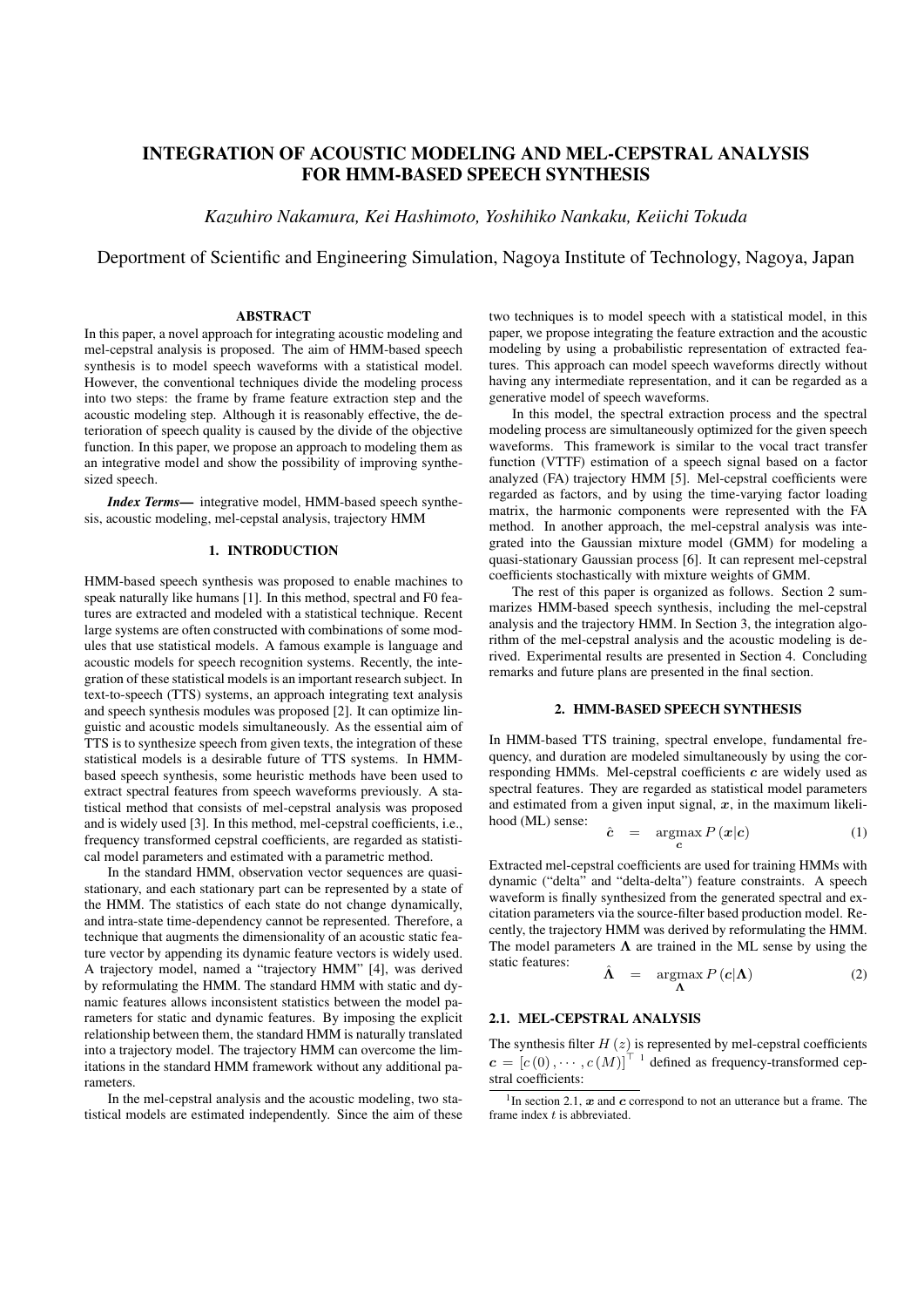$$
H(z) = \exp \sum_{m=0}^{M} c(m) \tilde{z}^{-m}
$$
 (3)

$$
\tilde{z}^{-1} = \frac{z^{-1} - \alpha}{1 - \alpha z^{-1}}, \quad |\alpha| < 1 \tag{4}
$$

where  $\alpha$  is a frequency warping parameter. If  $\alpha = 0$ , mel-cepstral coefficients are equivalent to cepstral coefficients.

For a given input signal,  $\mathbf{x} = [x(0), \cdots, x(N-1)]^{\top}$ , the mel-cepstral coefficients are determined by minimizing a spectral evaluation function with respect to *c* [7],

$$
E(\boldsymbol{x}, \boldsymbol{c}) = \frac{1}{2\pi} \int_{-\pi}^{\pi} \left\{ \exp R(\omega) - R(\omega) - 1 \right\} d\omega \quad (5)
$$

where

$$
R(\omega) = \log I_N(\omega) - \log \left| H\left(e^{j\omega}\right) \right|^2 \tag{6}
$$

and  $I_N(\omega)$  is the modified periodogram of weakly stationary process  $x(n)$  with a time window  $w(n)$  of length  $N$ :

$$
I_N(\omega) = \frac{\left| \sum_{n=0}^{N-1} w(n) x(n) e^{-j\omega n} \right|^2}{\sum_{n=0}^{N-1} w^2(n)} \tag{7}
$$

Mel-cepstral coefficients are determined easily by using an iterative algorithm (e.g., the Newton-Raphson method) because  $E(x, c)$  is convex with respect to *c*.

When  $x(n)$  is assumed to be a zero-mean Gaussian process, the likelihood can be approximated by

$$
P(\mathbf{x}|\mathbf{c}) \simeq \exp\left[-\frac{N}{2}\left[\log(2\pi) + \frac{1}{2\pi}\int_{-\pi}^{\pi}\left\{\log\left|H\left(e^{j\omega}\right)\right|^2 + \frac{I_N(\omega)}{|H\left(e^{j\omega}\right)|^2}\right\}d\omega\right]\right] \quad (8)
$$

and, accordingly, minimization of  $E(x, c)$  corresponds to the maximization of  $P(x|c)$ .

## 2.2. TRAJECTORY HMM

Let a spectral feature vector sequence be  $\boldsymbol{o} = \left[\boldsymbol{o}_1^\top, \cdots, \boldsymbol{o}_T^\top\right]^\top$ , where  $o_t = [c_t^\top, \Delta c_t^\top, \Delta^2 c_t^\top]^\top$  includes not only static but also dynamic features. Mel-cepstral coefficients  $c_t$  are a  $M + 1$  dimensional vector, and *T* is the number of frames. In the conventional model, the probability density of *o* is shown as  $P(o|q, \Lambda)$ , where  $q = (q_1, q_2, \cdots, q_T)$  is a state sequence. However, the conventional model is mathematically improper in the sense of statistical modeling. In this model, the static and dynamic features are modeled as independent statistical variables. When it is used as a generative model, it allows inconsistent static and dynamic features. By imposing an explicit relationship between static and dynamic features, which is given by  $o = \mathbf{W}c$ , where  $\mathbf{W}$  is a 3  $(M + 1)T \times$  $(M + 1)$  *T* window matrix as shown in Fig. 1, the conventional HMM is reformed as the trajectory HMM as:

$$
P(c|\Lambda) = \sum_{\forall q} P(c|q,\Lambda) P(q|\Lambda)
$$
 (9)

$$
P(c|q,\Lambda) = \mathcal{N}(c|\bar{c}_q, P_q) = \frac{1}{Z}P(o|q,\Lambda)
$$
 (10)

$$
P(q|\mathbf{\Lambda}) = P(q_1|\mathbf{\Lambda}) \prod_{t=2}^{t} P(q_t|q_{t-1}, \mathbf{\Lambda}) \quad (11)
$$



Fig. 1. Example of the relationship between the static feature vector sequence *c* and the speech parameter vector sequence *o* in a matrix form

where *Z* is a normalization term. In Eq. (10),  $\bar{c}_q$  and  $\bar{P}_q$  are the  $(M + 1) T \times 1$  mean vector and the  $(M + 1) T \times (M + 1) T$  temporal utterance covariance matrix given by *q*, respectively. They are given by

$$
R_q \bar{c}_q = r_q \tag{12}
$$

$$
R_q = W^\top \Sigma_q^{-1} W = P_q^{-1} \tag{13}
$$
\n
$$
r_{\alpha} = W^\top \Sigma_q^{-1} u \tag{14}
$$

$$
r_q = W^{\top} \Sigma_q^{-1} \mu_q \tag{14}
$$

$$
\mu_q = \begin{bmatrix} \mu_{q_1}^{\top}, \cdots, \mu_{q_T}^{\top} \end{bmatrix}^{\top}
$$
\n(15)

$$
\boldsymbol{\mu}_i = \left[ \boldsymbol{\mu}_i^\top, \Delta \boldsymbol{\mu}_i^\top, \Delta^2 \boldsymbol{\mu}_i^\top \right], i = 1, \cdots, N \tag{16}
$$

$$
\Sigma_{\boldsymbol{q}} = \text{diag}\left[\Sigma_{q_1}^{\top}, \cdots, \Sigma_{q_T}^{\top}\right]^{\top}
$$
\n(17)

$$
\mathbf{\Sigma}_{i} = \text{diag}\left[\mathbf{\Sigma}_{i}^{\top}, \Delta \mathbf{\Sigma}_{i}^{\top}, \Delta^{2} \mathbf{\Sigma}_{i}^{\top}\right]^{\top}, i = 1, \cdots, N \quad (18)
$$

where *N* is the total number of state output PDFs, and  $\mu_i$  and  $\Sigma_i$  are the 3  $(M + 1)T \times 1$  mean vector and the 3  $(M + 1)T \times$  $3(M+1)T$  covariance matrix associated with the *i*-th state, respectively. The elements of  $W$  are given as regression window coefficients to calculate delta and delta-delta features as:

$$
\Delta^{d} c_{t} = \sum_{\tau=-L_{-}^{(d)}}^{L_{+}^{(d)}} w^{(d)}(\tau) c_{t+\tau}, d = 1, 2
$$
\n(19)

$$
\mathbf{W} = \left[\mathbf{W}_1, \mathbf{W}_2, \dots, \mathbf{W}_T\right]^{\top} \otimes \mathbf{I}_{(M+1) \times (M+1)} \quad (20)
$$

$$
\boldsymbol{W}_t = \left[ \boldsymbol{w}_t^{(0)}, \boldsymbol{w}_t^{(1)}, \dots, \boldsymbol{w}_t^{(D-1)} \right] \tag{21}
$$

$$
\mathbf{v}_t^{(d)} = \left[ \underbrace{0, \dots, 0}_{t-L} , w^{(d)}(-L^{(d)}_-), \dots, w^{(d)}(0) \right],
$$
  

$$
\dots, w^{(d)}(L^{(d)}_+), \underbrace{0, \dots, 0}_{T-(t+L^{(d)}_+)} \right], d = 0, 1, 2 \quad (22)
$$

where  $L_{\text{ce}}^{(0)} = L_{\text{c}}^{(0)} = 0, \text{ }w^{(0)} = 1, \text{ and } \otimes \text{ denotes the Kronecker}$ product for matrices.

*w*

Note that *c* is modeled by Gaussian distributions whose dimensionality is  $(M + 1)T$ , and the covariance matrices  $P<sub>q</sub>$  are generally full. As a result, the trajectory HMM can overcome the deficiencies of the HMM. It is also noted that the parameterization of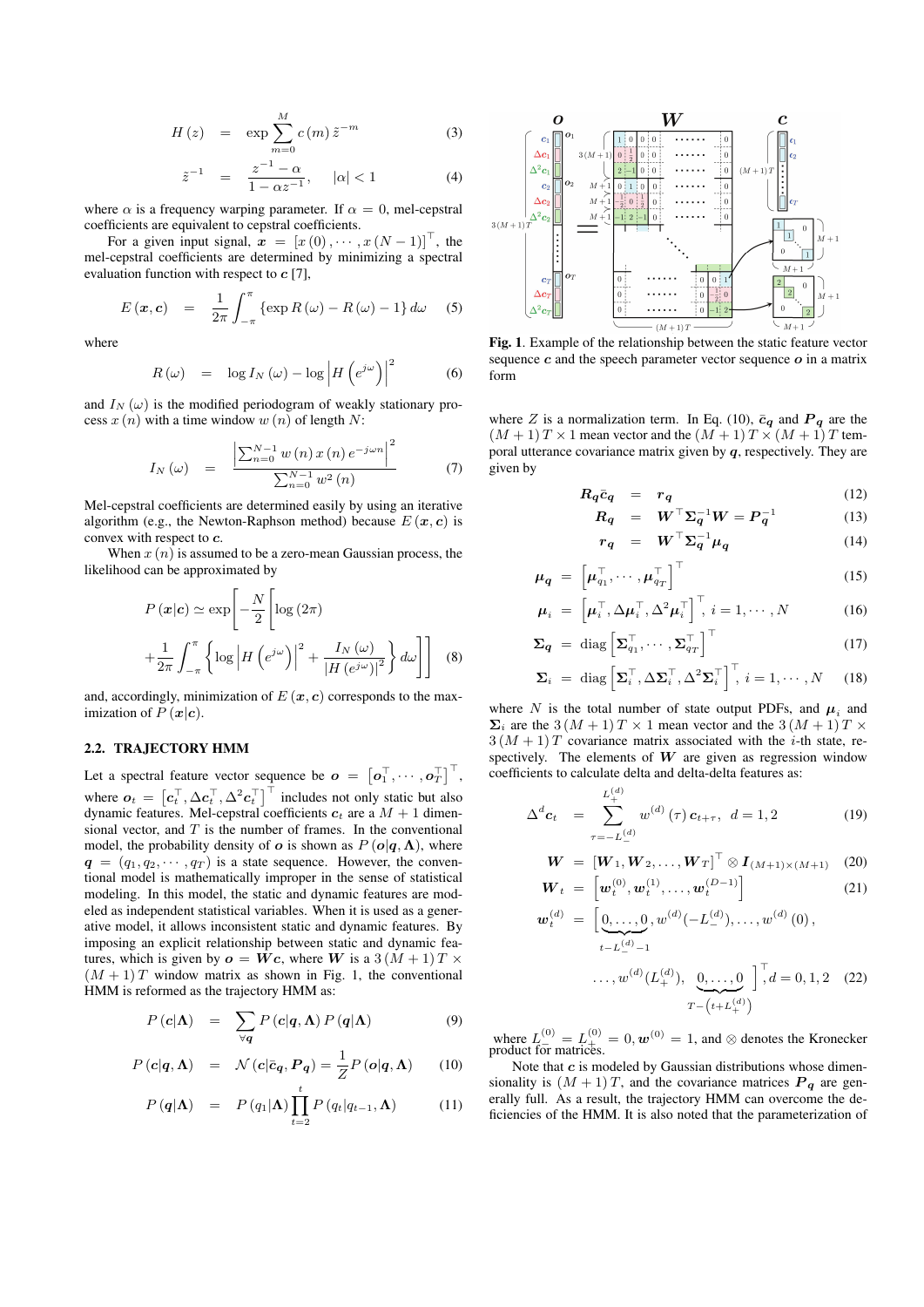

Fig. 2. Basic idea of the proposed approach

the trajectory HMM is completely the same as that of the HMM with the same model topology.

#### 3. INTEGRATION ALGORITHM OF ACOUSTIC MODELING AND MEL-CEPSTRAL ANALYSIS

Figure 2 shows the difference between the conventional and the proposed approaches. In the proposed approach, we integrate the statistical mel-cepstral model  $P(x|\mathbf{c})$  and the statistical acoustic model  $P(c|\mathbf{\Lambda})$  as:

$$
\hat{\mathbf{\Lambda}} = \underset{\mathbf{\Lambda}}{\operatorname{argmax}} P(\mathbf{x}|\mathbf{\Lambda})
$$
\n
$$
= \underset{\mathbf{\Lambda}}{\operatorname{argmax}} \int P(\mathbf{x}, \mathbf{c}|\mathbf{\Lambda}) d\mathbf{c}
$$
\n
$$
= \underset{\mathbf{\Lambda}}{\operatorname{argmax}} \int P(\mathbf{x}|\mathbf{c}) P(\mathbf{c}|\mathbf{\Lambda}) d\mathbf{c} \qquad (23)
$$

In the proposed method, the mel-cepstral coefficients are represented as a random variable, and the dynamic feature vectors cannot be calculated from static features. Therefore, a modeling technique including the extraction of dynamic features, like trajectory HMM, should be introduced. As far as the conventional method, the standard melcepstral analysis can be assumed as extracting 1-best mel-cepstral coefficients.

To train the proposed model, a lower bound of log marginal likelihood  $F$  is maximized instead of the true likelihood. The lower bound  $F$  is defined by using Jensen's inequality:

$$
\mathcal{L}(\mathbf{x}|\mathbf{\Lambda}) = \log P(\mathbf{x}|\mathbf{\Lambda})
$$
\n
$$
= \log \sum_{\forall q} \int P(\mathbf{x}|c) P(c, q|\mathbf{\Lambda}) dc
$$
\n
$$
= \log \sum_{\forall q} \int Q(c, q) \frac{P(\mathbf{x}|c) P(c, q|\mathbf{\Lambda})}{Q(c, q)} dc
$$
\n
$$
= \log \sum_{\forall q} \int Q(c) Q(q) \frac{P(\mathbf{x}|c) P(c, q|\mathbf{\Lambda})}{Q(c) Q(q)} dc
$$
\n
$$
\geq \sum_{\forall q} \int Q(c) Q(q) \log \frac{P(\mathbf{x}|c) P(c, q|\mathbf{\Lambda})}{Q(c) Q(q)} dc
$$
\n
$$
= \mathcal{F}
$$
\n(24)

To overcome the difficulty of optimization, we assume that *c* and *q* are independent and that posterior distribution *Q* (*c*) and *Q* (*q*) approximate the true posterior distributions. The optimal posterior distributions can be obtained by maximizing the original objective

function  $F$  with the variational method as:

$$
Q\left(c\right) = \frac{1}{Z_c} P\left(x|c\right) \exp \sum_{\forall q} Q\left(q\right) \log P\left(c|q,\Lambda\right) \tag{25}
$$

$$
Q(q) = \frac{1}{Z_q} P(q|\mathbf{\Lambda}) \exp \int Q(\mathbf{c}) \log P(\mathbf{c}|q, \mathbf{\Lambda}) d\mathbf{c}
$$
 (26)

where  $Z_c$  and  $Z_q$  are the normalization terms of  $Q(c)$  and  $Q(q)$ , respectively. These optimizations can be effectively performed by iterative calculations as the Expectation and Maximization (EM) algorithm, which increases the value of objective function  $\mathcal F$  at each iteration until convergence.

#### 3.1. Posterior Probabilities of Mel-cepstral coefficients

It is difficult to integrate  $Q(c)$  with respect to  $c$ , so we approximate *Q* (*c*) as a Gaussian probability distribution. By using a Laplace approximation, *Q* (*c*) is represented as:

$$
Q(c) \simeq \mathcal{N}(c|\tilde{c}, A^{-1}) \tag{27}
$$

$$
\tilde{c} = \underset{\mathbf{c}}{\operatorname{argmax}} Q(\mathbf{c}) \tag{28}
$$

$$
A = \frac{N}{2} H \mid_{c = \tilde{c}} + \sum_{\forall q} Q(q) P_q^{-1}
$$
 (29)

where

*H*  $\frac{1}{2}$   $\frac{1}{2}$   $\frac{1}{2}$   $\frac{1}{2}$   $\frac{1}{2}$   $\frac{1}{2}$   $\frac{1}{2}$   $\frac{1}{2}$   $\frac{1}{2}$   $\frac{1}{2}$   $\frac{1}{2}$   $\frac{1}{2}$   $\frac{1}{2}$   $\frac{1}{2}$   $\frac{1}{2}$   $\frac{1}{2}$   $\frac{1}{2}$   $\frac{1}{2}$   $\frac{1}{2}$   $\frac{1}{2}$   $\frac{1}{2}$   $\frac{1}{2$ 

$$
= -\frac{2}{N} \frac{\partial^2}{\partial c \partial c^{\top}} \log P(x|c)
$$
 (30)

$$
= \text{diag}\left(\left[\boldsymbol{H}_1^\top, \boldsymbol{H}_2^\top, \cdots, \boldsymbol{H}_T^\top\right]^\top\right) \tag{31}
$$

 $H_t$  is the Hessian matrix of the spectral evaluation function at time *t*:

$$
\boldsymbol{H}_{t} = \frac{\partial^{2}}{\partial \boldsymbol{c}_{t} \partial \boldsymbol{c}_{t}^{\top}} E\left(\boldsymbol{x}_{t}, \boldsymbol{c}_{t}\right) = -\frac{2}{N} \frac{\partial^{2}}{\partial \boldsymbol{c}_{t} \partial \boldsymbol{c}_{t}^{\top}} \log P\left(\boldsymbol{x}_{t} | \boldsymbol{c}_{t}\right) \quad (32)
$$

In the standard mel-cepstral analysis, mel-cepstral coefficients for each frame can be estimated frame by frame independently. However, in the proposed method, mel-cepstral coefficients for all utterances should be estimated simultaneously. Thus, a large computation cost is required for this Newton-Raphson method.

#### 3.2. Posterior Probabilities of State Sequences

The expectation with respect to  $c$  in Eq. (26) is given by

$$
\int Q(c) \log P(c|q, \Lambda) dc
$$
  
=  $\log \mathcal{N}(\tilde{c}|\bar{c}_q, P_q) - \frac{1}{2} \text{tr} (R_q A^{-1})$  (33)

where the matrix  $\mathbf{R}_{q}$  is a positive definite  $(4L(M + 1) + 1)$ diagonal band symmetric matrix. Thus, *Rq* can be decomposed into its Cholesky factorization:

$$
R_q = U_q^\top U_q \tag{34}
$$

where  $U_q$  is an upper-triangular  $(2L(M + 1) + 1)$ -diagonal matrix. Elements of  $U_q$  are calculated in a recursive manner and depend only on substates from time 1 to  $t + 2L$ .

$$
\left(R_{q}A^{-1}\right)^{(t,t)} = \left(U_{q}^{\top}U_{q}A^{-1}\right)^{(t,t)} = \left(U_{q}A^{-1}U_{q}^{\top}\right)^{(t,t)} \n= \sum_{i=t}^{t+2L} \sum_{j=t}^{t+2L} U_{q}^{(t,i)} \left(A^{-1}\right)^{(i,j)} U_{q}^{(t,j)} \tag{35}
$$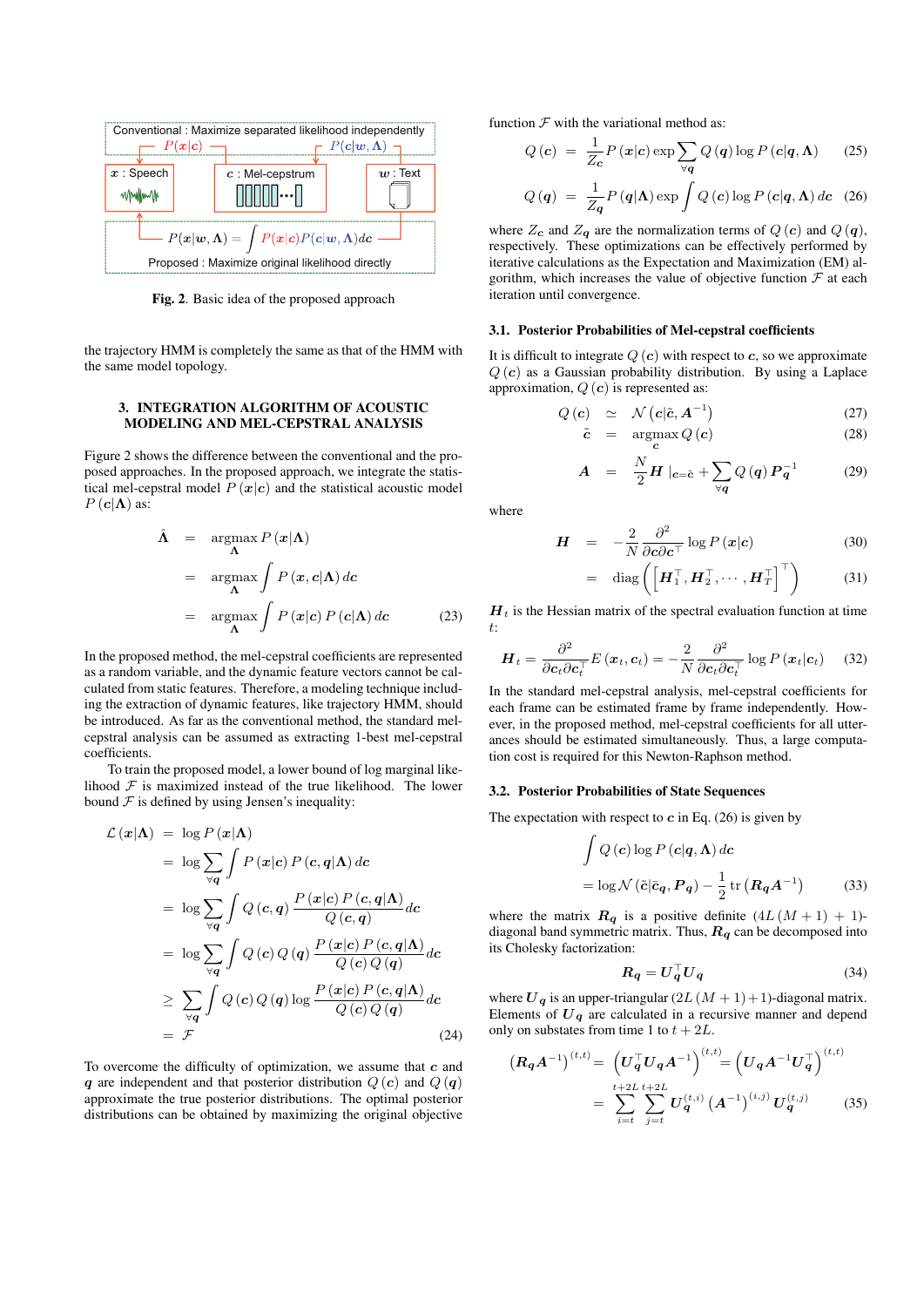

Fig. 3. Log likelihood per frame for closed and opened data sets

Thus, the delayed decision Viterbi algorithm [4] can be applied to the proposed method.

## 3.3. Update Model Parameters

Model parameters  $m$  and  $\phi$  are defined by concatenating the mean vectors and covariance matrices of all unique Gaussian components in the model set as:

$$
\mathbf{m} = \left[ \boldsymbol{\mu}_1^\top, \boldsymbol{\mu}_2^\top, \cdots, \boldsymbol{\mu}_N^\top \right]^\top \tag{36}
$$

$$
\boldsymbol{\phi} = \left[ \boldsymbol{\Sigma}_1^\top, \boldsymbol{\Sigma}_2^\top, \cdots, \boldsymbol{\Sigma}_N^\top \right]^\top \tag{37}
$$

where  $\mu_n$  and  $\Sigma_n$  are the mean vector and covariance matrix of the *n*-th unique Gaussian component in the model set, and *N* is the total number of Gaussian components in the model set, respectively.

By setting the partial derivative of  $\mathcal F$  with respect to  $m$  to 0, a set of linear equations for determining  $m$  maximizing  $\mathcal F$  are obtained as:

$$
\sum_{\forall q} Q(q) S_q^{\top} W P_q W^{\top} S_q \Phi^{-1} m = \sum_{\forall q} Q(q) S_q^{\top} W \tilde{c} \quad (38)
$$

where

$$
\mu_q = S_q m \tag{39}
$$

$$
\Phi^{-1} = \text{diag}(\phi) \tag{40}
$$

$$
\Sigma_q^{-1} = \text{diag}(S_q \phi) \tag{41}
$$

$$
S_q \Phi^{-1} = \Sigma_q^{-1} S_q \tag{42}
$$

In the above equations,  $S_q$  is a 3  $(M + 1) T \times 3 (M + 1) T$  matrix whose elements are 0 or 1 determined by the Gaussian component sequence *q*.

For maximizing  $\mathcal F$  with respect to  $\phi$ , a gradient method is applied by using its partial derivative

$$
\frac{\partial \mathcal{F}}{\partial \phi} = \sum_{\forall q} Q(q) \left[ \frac{1}{2} \mathbf{S}_q^\top \text{diag}^{-1} \left\{ \mathbf{W} \mathbf{P}_q \mathbf{W}^\top - \mathbf{W} \mathbf{A}^{-1} \mathbf{W}^\top \right. \\ \left. - \mathbf{W} \tilde{\mathbf{c}} \tilde{\mathbf{c}}^\top \mathbf{W}^\top + 2 \mu_q \tilde{\mathbf{c}}^\top \mathbf{W}^\top \right. \\ \left. + \mathbf{W} \bar{\mathbf{c}}_q \bar{\mathbf{c}}_q^\top \mathbf{W}^\top - 2 \mu_q \bar{\mathbf{c}}_q^\top \mathbf{W}^\top \right\} \right] \tag{43}
$$

because Eq. (43) is not a quadratic function of  $\phi$ .

#### 4. EXPERIMENTS

#### 4.1. Experimental Conditions

To evaluate the effectiveness of the proposed method, objective comparison tests of likelihood and subjective comparison test of Mean opinion Score (MOS) were conducted. For training, 50 sentences of the phonetically balanced 503 sentences from the ATR



Fig. 4. Mean opinion scores for synthesized speech obtained by standard HMM, trajectory HMM and proposed model.

Japanese speech database (Set B) uttered by a male speaker M001 in Nitech, were used. Fifty other sentences were used for evaluating. The speech data was recorded at 48 kHz and windowed at a frame rate of 5-ms by using a 25-ms Hamming window. The windowed waveforms were used as the input data in the proposed method, and 35 mel-cepstral coefficients, which include the zero coefficient estimated with the standard mel-cepstral analysis technique were used in the conventional method. The dimension of the hidden melcepstral coefficients of the proposed method was set to the same as that of the conventional method. The frequency warping parameter  $\alpha$  was set to 0.55. Each state output probability distribution was modeled by a single Gaussian distribution with a diagonal covariance matrix. In the subjective test, 10 subjects were asked to rate the naturalness of the synthesized speech voices on a MOS with a scale from 1 (poor) to 5 (good). Fifteen randomly selected sentences were presented to each subject. The experiments were carried out in a sound-proof room.

#### 4.2. Experimental Results

After estimating the standard HMMs, the proposed models were reestimated by using the standard HMMs as their initial models in accordance with the training procedure described in Section 3. Figure 3 shows the average log likelihood per frame for a training data set (close) and test data set (open) to compare the proposed models with the standard HMMs. The proposed models outperformed the baseline standard HMMs for both data sets. This result for the test data set especially indicates the possibility of improving synthesized speech. Figure 4 shows the subjective listening results. In Figure 4, the MOS of the proposed technique was higher than that of the standard HMMs and equivalent to or higher than that of the trajectory HMMs. These results mean that the proposed technique can represent speech waveforms better by modeling them directly, even though baseline and proposed models have the same number of parameters.

#### 5. CONCLUSION

In this paper, we defined a novel kind of acoustic model for modeling speech waveforms directly by integrating the mel-cepstral analysis and the acoustic modeling. In experiments, the objective and subjective evaluation scores of proposed models were equivalent to or higher than the baseline models. These results indicate the possibility of improving the quality of synthesized speech. Experiments on larger data sets will be future work.

#### 6. ACKNOWLEDGMENTS

The research leading to these results was partly funded by the Core Research for Evolutionary Science and Technology (CREST) from the Japan Science and Technology Agency (JST).